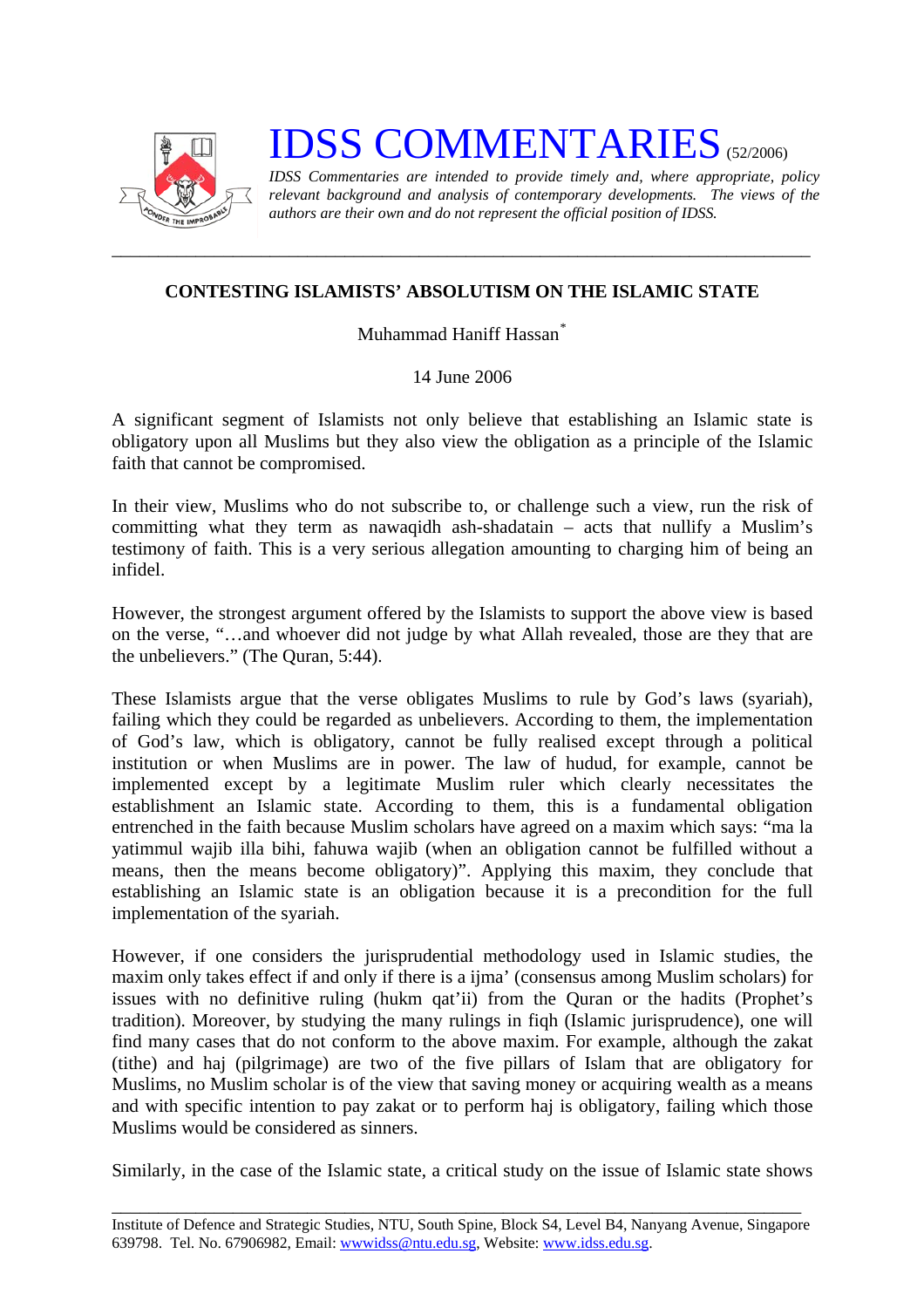that there is neither a direct statement in the Quran or the hadits (Prophet's tradition) relating to such obligation nor is there the requisite consensus amongst scholars. Hence, though the Islamists' argument is one way to interpret the verse, it certainly is not the only way. Following from this, the claim that the establishment of an Islamic state is an indisputable principle of faith is inaccurate. The use of the maxim to interpret the above verse does not produce an absolute ruling that the establishment of Islamic state is obligatory.

Thus, while the Islamists have the right to interpret the text the way that they have, framing it as an absolute obligation is incorrect and is also a violation of jurisprudential reasoning.

This violation of jurisprudential reasoning resonates negatively upon the wider Muslim community as it contributes to the willy-nilly declaration of Muslims who do not agree with the Islamists as takfir (ruling a Muslim as apostate). The misuse of takfir not only polarises Muslim community but, in addition, it is also jurisprudentially erroneous as passing judgement on a person or group as kufr (apostate/infidel) can only be carried out by an Islamic judicial authority. If there is no Islamic judicial body able to determine the apostasy of a person, that right is not transferable to any other party.

Besides the incorrect jurisprudential reasoning deployed to justify their argument for the establishment of an Islamic state, the narrowness of the Islamist interpretation is also unacceptable as it limits the options available for Muslims in contemporary society. Those who view Islam's positive role in politics as the development of the best possible framework for government balancing Islamic principles and the contemporary situation have no space. Unfortunately, the majority of Islamists have an overly simple view of a truly Islamic state where the state is ruled by a Muslim ruler and syariah is an enforced legal code that is the sole basis of law. To the Islamists, a government is considered unIslamic if any one of the above criteria is not met – regardless whether it possesses other positive aspects that are in line with the Islamic teachings.

Such absolutism needs to be corrected because, as demonstrated above, it has no basis from the perspective of the jurisprudential methodology used in Islamic studies. The disagreement as to whether an Islamic state is obligatory or not falls under the area Muslim scholars regard as majal al-khilaf – an area where disagreement is inevitable and permissible. In this respect, the jurisprudential maxim that should be applied here is: la inkar fi masail al-ijtihad (no denial to permit an opinion in issues that are open to independent judgement).

In conclusion, Islam allows Muslims to "agree to disagree" on the obligation of establishing an Islamic state and any disagreement that arises thereof should not be the cause of hostility between the differing parties.

While offering the argument that the establishment of an Islamic state is non-obligatory in Islam, the argument here does not suggest that the establishment of an Islamic state is haram (prohibited) or heresy. It only means that Muslims who view Islam as inseparable from politics have more options to ensure Islam's positive role in politics than what the Islamists offer.

Political power is not directly related to a Muslim's obligation to live by the syariah. Muslims are required to live by the syariah in all circumstances, whether they hold political power or not. However, the syariah must be understood in its truest meaning that encompasses rituals, faith, moral values and not simply a legal code to be enforced. Furthermore, Islam does not